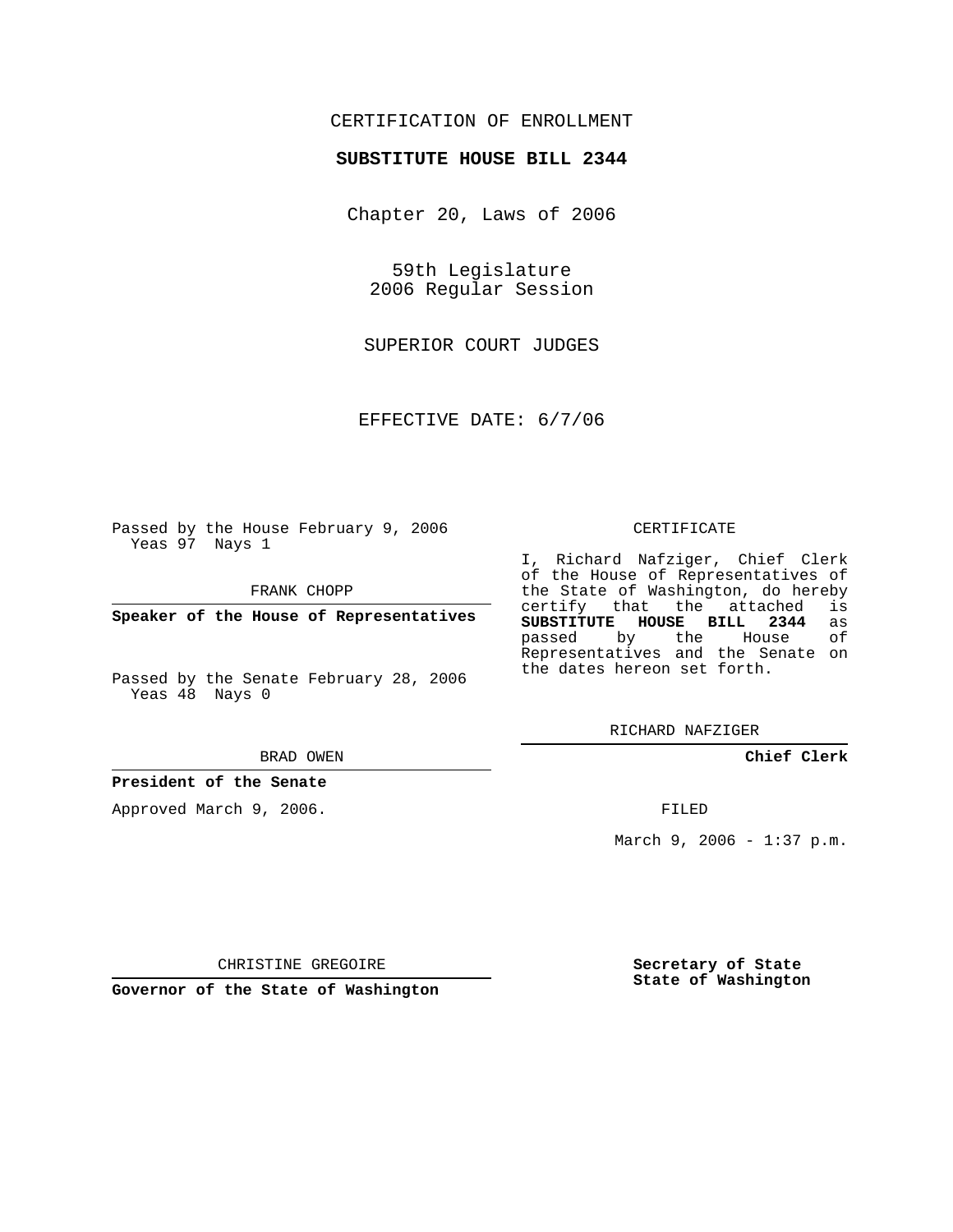## **SUBSTITUTE HOUSE BILL 2344** \_\_\_\_\_\_\_\_\_\_\_\_\_\_\_\_\_\_\_\_\_\_\_\_\_\_\_\_\_\_\_\_\_\_\_\_\_\_\_\_\_\_\_\_\_

\_\_\_\_\_\_\_\_\_\_\_\_\_\_\_\_\_\_\_\_\_\_\_\_\_\_\_\_\_\_\_\_\_\_\_\_\_\_\_\_\_\_\_\_\_

Passed Legislature - 2006 Regular Session

**State of Washington 59th Legislature 2006 Regular Session**

**By** House Committee on Judiciary (originally sponsored by Representatives Kessler, Buck, Kagi, Curtis, Takko, Blake and Kenney)

READ FIRST TIME 1/30/2006.

1 AN ACT Relating to superior court judges; amending RCW 2.08.064; 2 and creating a new section.

3 BE IT ENACTED BY THE LEGISLATURE OF THE STATE OF WASHINGTON:

 4 **Sec. 1.** RCW 2.08.064 and 2003 c 96 s 2 are each amended to read as 5 follows:

 There shall be in the counties of Benton and Franklin jointly, six 7 judges of the superior court; in the county of Clallam, ((<del>two</del>)) three judges of the superior court; in the county of Jefferson, one judge of the superior court; in the county of Snohomish, fifteen judges of the superior court; in the counties of Asotin, Columbia and Garfield jointly, one judge of the superior court; in the county of Cowlitz, 12 ((<del>four</del>)) <u>five</u> judges of the superior court; in the counties of Klickitat and Skamania jointly, one judge of the superior court.

 NEW SECTION. **Sec. 2.** The additional judicial positions created by section 1 of this act in Clallam and Cowlitz counties are effective only if each county through its duly constituted legislative authority documents its approval of the additional position and its agreement